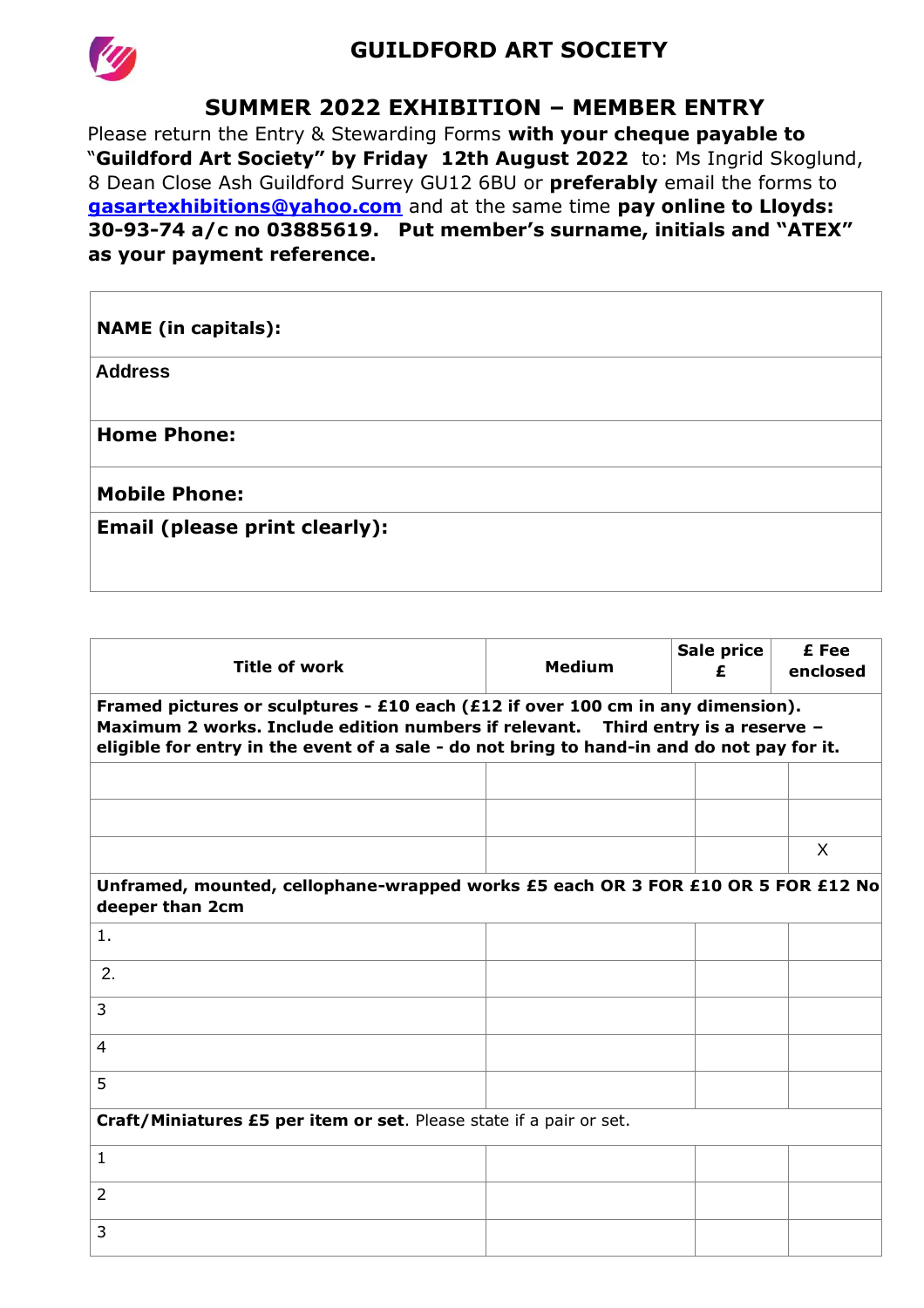4

TOTAL ENTRY FEE ENCLOSED =  $\boldsymbol{\epsilon}$   $\boldsymbol{\delta}$  OR PAID ONLINE =  $\boldsymbol{\epsilon}$ 

### **GUILDFORD ART SOCIETY**

# **SUMMER EXHIBITION 2022 – STEWARDING Please Help us Steward your Exhibition by Volunteering**

**NAME (in capitals):** 

**Home Phone: MOBILE PHONE** 

**Email (please print clearly):** 

#### **Please tick your FOUR preferred sessions (or more if you are able).**

To encourage sales and promote the Society, we ask stewards to be pro-active and engage with visitors. By this we mean: invite visitors to **complete the Best In Show forms**, **answer questions** and **show them round**. You will be supported by a Lead Steward who will deal with sales.

| <b>August</b>     | <b>SAT</b><br>20th | <b>SUN</b><br>21st | <b>MON</b><br>22nd | <b>TUES</b><br>23rd | <b>WED</b><br>24th | <b>THU</b><br>25th | <b>FRI</b><br>26th | <b>SAT</b><br>27th | <b>SUN</b><br>28th | <b>MON</b><br>29 <sup>th</sup> |
|-------------------|--------------------|--------------------|--------------------|---------------------|--------------------|--------------------|--------------------|--------------------|--------------------|--------------------------------|
| $10am -$<br>12.00 |                    |                    |                    |                     |                    |                    |                    |                    |                    |                                |
| $12.00 -$<br>2pm  |                    |                    |                    |                     |                    |                    |                    |                    |                    |                                |
| $2.00 -$<br>4pm   |                    |                    |                    |                     |                    |                    |                    |                    |                    |                                |
| 4pm-<br>6pm       |                    |                    |                    |                     |                    |                    |                    |                    |                    |                                |

- **Set up**
- **Car park and directing**
- **Receiving**
- **Curating**
- **Preparing labels (sometime after 12th august )**
- **Available on 19th generally Tick any or all if you are willing to help for all or any part of Friday 19th August 9am to 7 PM**